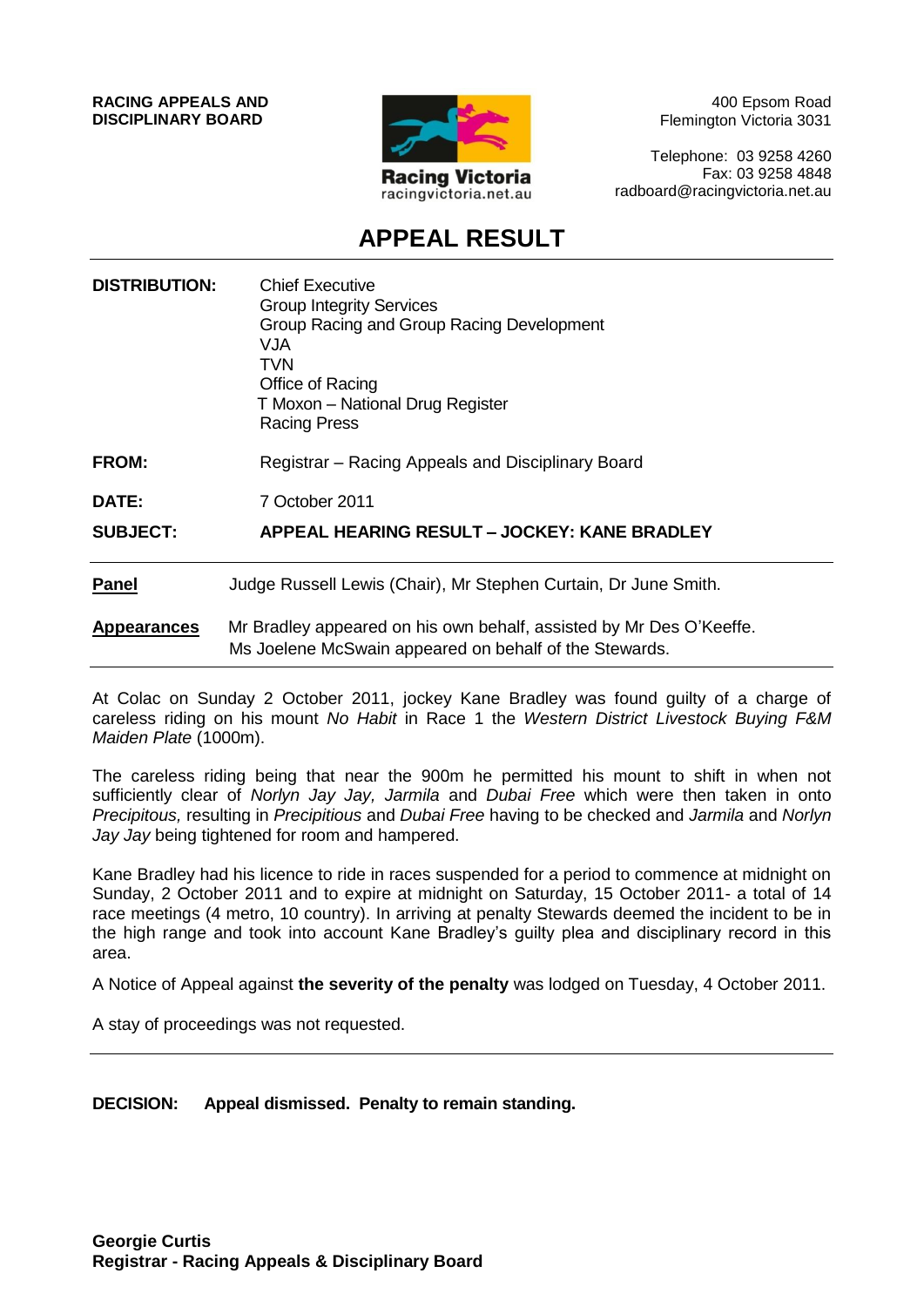# **TRANSCRIPT OF**

## **PROCEEDINGS**

#### **RACING APPEALS AND DISCIPLINARY BOARD**

\_\_\_\_\_\_\_\_\_\_\_\_\_\_\_\_\_\_\_\_\_\_\_\_\_\_\_\_\_\_\_\_\_\_\_\_\_\_\_\_\_\_\_\_\_\_\_\_\_\_\_\_\_\_\_\_\_\_\_\_\_\_\_

**HIS HONOUR JUDGE R.P.L. LEWIS, Chairman MR S. CURTAIN DR J. SMITH**

**EXTRACT OF PROCEEDINGS**

**DECISION**

#### **IN THE MATTER OF THE WESTERN DISTRICT LIVESTOCK BUYING FILLIES AND MARES MAIDEN PLATE AT COLAC ON 2/10/11**

#### **JOCKEY: KANE BRADLEY**

#### **MELBOURNE**

#### **FRIDAY, 7 OCTOBER 2011**

MS J. McSWAIN appeared on behalf of the RVL Stewards

MR D. KEEFFE appeared on behalf of the Appellant